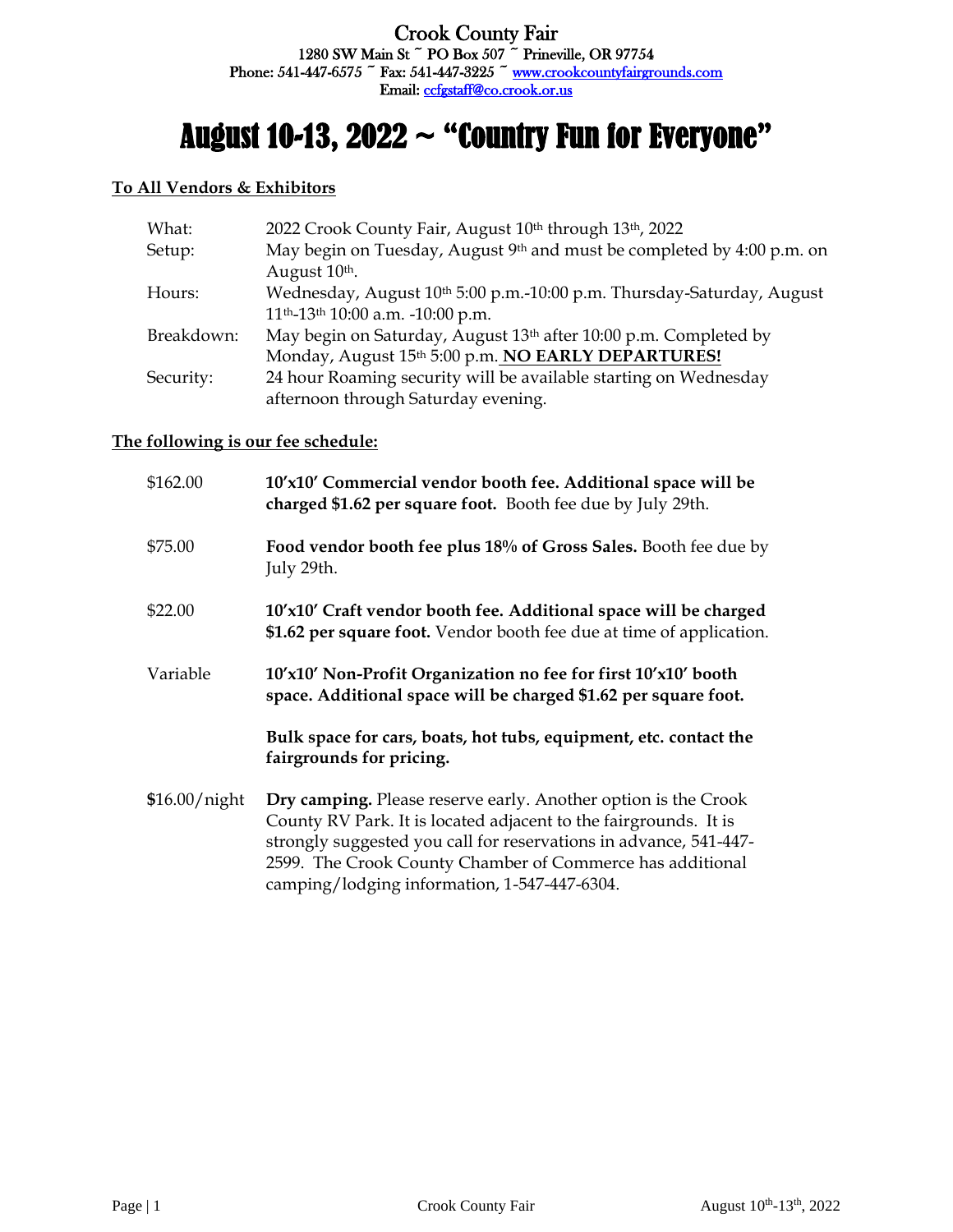# Crook County Fair 1280 SW Main St ~ PO Box 507 ~ Prineville, OR 97754 Phone:  $541-447-6575$   $\tilde{ }$  Fax:  $541-447-3225$   $\tilde{ }$  www.crookcountyfairgrounds.com Email: [ccfgstaff@co.crook.or.us](mailto:ccfgstaff@co.crook.or.us)

# **Application Instructions & Vendor Guidelines**

- ➢ **The deposit is due at time of application for food and commercial vendors. All fees must be paid by July 29th.**
- $\triangleright$  A photo or neat sketch of your operation is required. Emailed photos are acceptable.
- $\triangleright$  No vehicles or RVs allowed to park next to exhibit or booth area. Must be parked in designated parking areas unless special arrangements have been made.
- $\triangleright$  No dogs or animals in, or around, your exhibit or booth area (fair area perimeter).
- ➢ Proper licenses, permits, must be obtained prior to opening of fair.
- ➢ **No Exclusivity shall be granted!** We do make an effort not to duplicate items; our goal is for our vendors to be successful.
- ➢ BOOTH SIZE: For mobile kitchens or commercial displays, you must include the actual length and width of the vehicle, as well as any exterior awnings, portable equipment, etc. For all booths, vendors must indicate a size that will accommodate all of their product, displays, tables, chairs, etc. Exhibitors are limited to only the space leased for any advertising, brochures, and/or handout material. There will be no soliciting by exhibitors, organizations or any other persons allowed on the fairgrounds property outside of their leased space.
- ➢ Certain products and merchandise deemed inappropriate in a family setting are prohibited for sale at the fair. Please contact the Fairgrounds at 541-447-6575 for additional information, if needed.
- $\triangleright$  LIABILITY INSURANCE: Liability Insurance in the amount of \$1,000,000.00 is required from all food and commercial vendors. Crook County and Crook County Fairgrounds should be listed as the Named Insured.
- ➢ Food Vendors will be required to adhere to Crook County Food Licensing requirements. Contact Crook County Environmental Health Department at 541-447- 8155 for County regulations. Food vendors will be expected to keep the areas surrounding their booths clean of all garbage. Daily "Z" tapes are required each evening from each food booth. Crook County does not supply cash registers. Food vendors must supply their own cash registers. Sale of alcohol is prohibited.
- $\triangleright$  All servicing of your exhibit or booth area will be done before 9:00 a.m.; all service vehicles must be removed by then.
- ➢ Food, beverage, or gift samples may not be given away without permission from the fairgrounds.
- $\triangleright$  All exhibits must have a finished, professional look. No bare tables or uncovered boxes. Vendors are required to have covering for all wires, hoses, etc.
- $\triangleright$  Vendors must furnish all extension cords, hoses, tables, chairs and any other special needs.
- $\triangleright$  Spaces are assigned with the consideration of the vendor in mind, as well as the availability to power, water, etc. **We reserve the right to place vendors at our discretion.**
- $\triangleright$  The fairgrounds will provide tables and seating areas throughout the fairgrounds for customers.